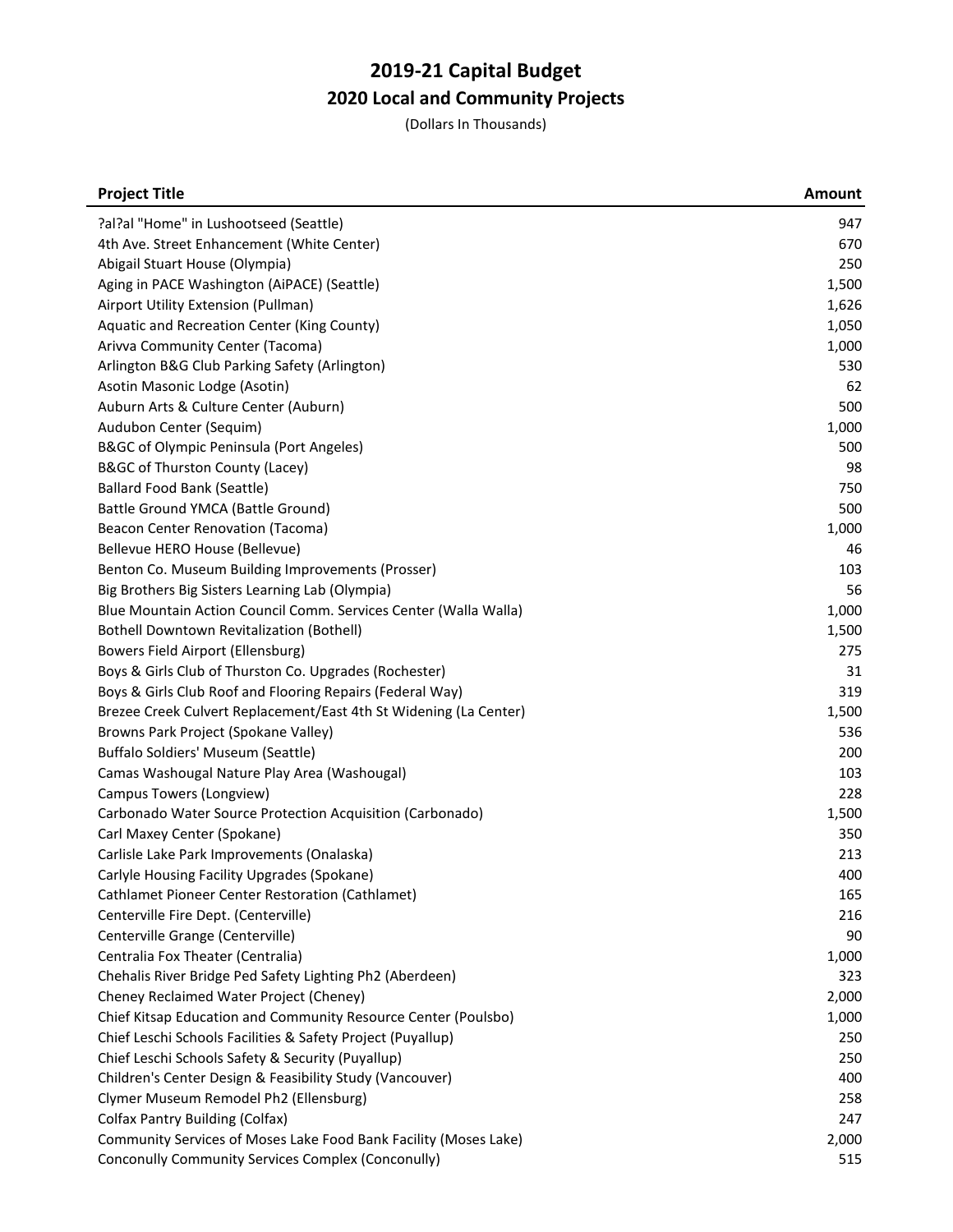| <b>Project Title</b>                                            | <b>Amount</b> |
|-----------------------------------------------------------------|---------------|
| Cosmopolis Elem. Energy & Safety (Cosmopolis)                   | 206           |
| Coulee City Medical Clinic (Coulee City)                        | 150           |
| Curran House Museum (University Place)                          | 43            |
| Dakota Homestead (Seattle)                                      | 155           |
| Dawson Park Improvements (Tacoma)                               | 258           |
| Dayton Pump Station (Edmonds)                                   | 515           |
| Dock and Marine Terminal (Seattle)                              | 750           |
| Downtown Park Gateway (Bellevue)                                | 1,030         |
| Dungeness River Audubon Center Expansion (Sequim)               | 500           |
| East Blaine Infrastructure (Blaine)                             | 500           |
| Ejido Community Farm (Whatcom)                                  | 250           |
| El Centro de la Raza Federal Way Office (Federal Way)           | 1,000         |
| Enumclaw Aquatic Center (Enumclaw)                              | 258           |
| Enumclaw Expo Center Roof (Enumclaw)                            | 250           |
| Everett TOD Study (Everett)                                     | 200           |
| Everett YMCA (Everett)                                          | 1,000         |
| Evergreen High School Health Center (Vancouver)                 | 388           |
| Evergreen Speedway Capital Improvement (Monroe)                 | 150           |
| Excelsior Integrated Care Ctr. Sports Court (Spokane)           | 266           |
| Excelsior Roof & Gym Repair (Spokane)                           | 263           |
| <b>Excelsior Vocational Education Space (Spokane)</b>           | 164           |
| Expanding on Excellence Capital Campaign (White Salmon)         | 500           |
| Family Education and Support Services (Tumwater)                | 500           |
| Felts Field Gateway Improvement Phase 1 (Spokane)               | 100           |
| Fennel Creek Trailhead (Bonney Lake)                            | 258           |
| Filipino Hall Renovation (Wapato)                               | 63            |
| Fircrest Pool (Fircrest)                                        | 1,000         |
| FISH Food Bank (Ellensburg)                                     | 772           |
| Fishtrap Creek Habitat Improvement (Lynden)                     | 258           |
| Flood Plain Stabilization, Habitat Enhancement (Kent)           | 1,000         |
| Food Lifeline (Seattle)                                         | 1,004         |
| Foothills Trail Extension (Wilkeson)                            | 500           |
| Fort Steilacoom Park Artificial Turf Infields (Lakewood)        | 1,015         |
| Fourth Plain Community Commons (Vancouver)                      | 800           |
| Garfield Co. Hospital HVAC (Pomeroy)                            | 250           |
| Gateway Center (Grays Harbor)                                   | 500           |
| Gene Coulon Memorial Beach Park Play Equipment Upgrade (Renton) | 618           |
| George Community Hall Roof (George)                             | 201           |
| George Davis Creek Fish Passage Project (Sammamish)             | 515           |
| Gig Harbor Food Bank (Gig Harbor)                               | 180           |
| Goldendale Airport (Goldendale)                                 | 550           |
| Grand Connection Downtown Park Gateway (Bellevue)               | 1,000         |
| Granger Historical Museum Construction (Granger)                | 150           |
| Granite Falls Police Dept. Renovation Project (Granite Falls)   | 412           |
| Grays Harbor and Willapa Bay Sedimentation (Grays Harbor)       | 464           |
| Grays Harbor YMCA (Grays Harbor)                                | 293           |
| Greater Maple Valley Veterans Memorial (Maple Valley)           | 102           |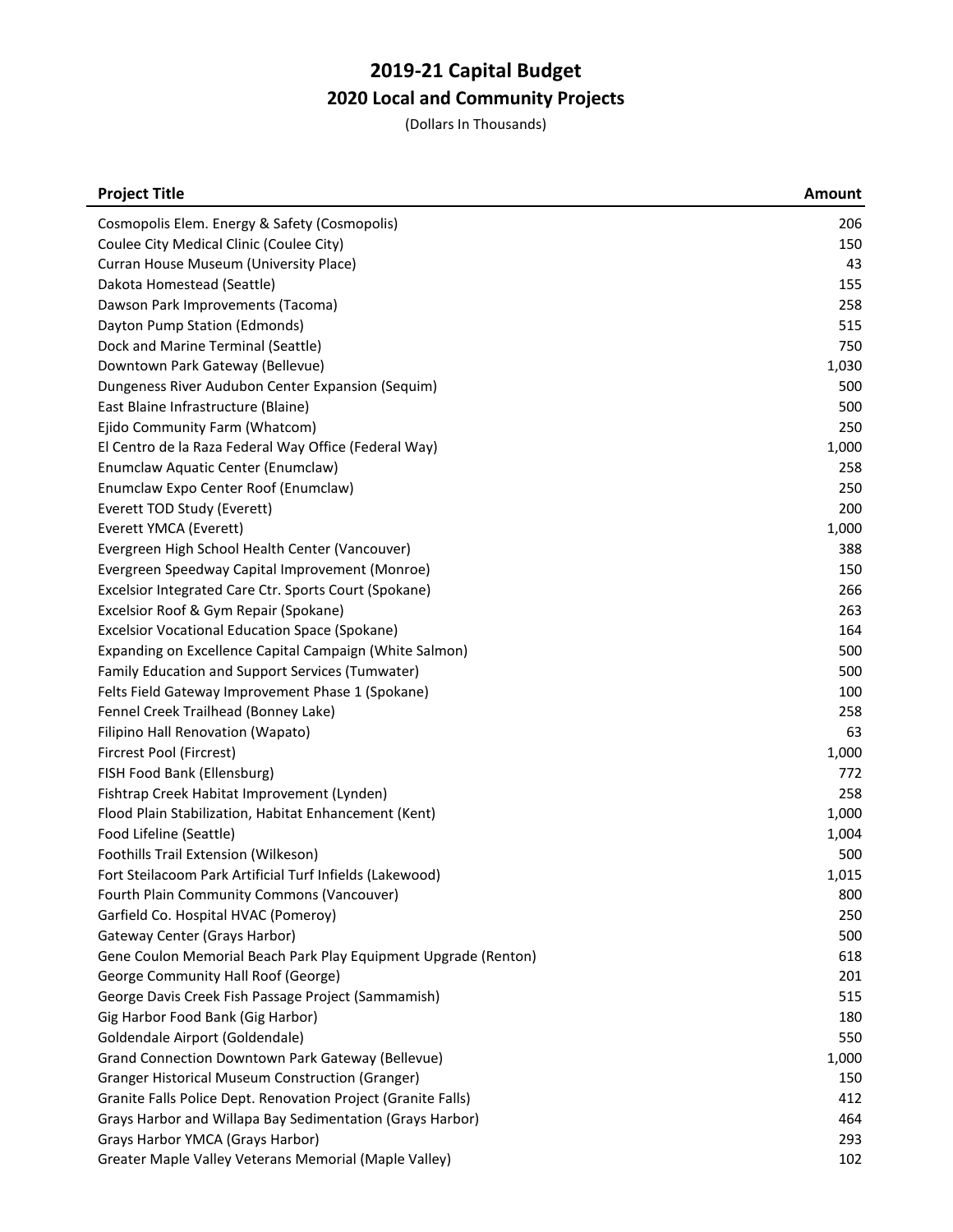| <b>Project Title</b>                                              | <b>Amount</b> |
|-------------------------------------------------------------------|---------------|
| Green Bridges, Healthy Communities; Aurora Bridge I-5 (Seattle)   | 1,500         |
| Greenwood Cemetery Restoration (Centralia)                        | 402           |
| Greenwood Cemetery Safety Upgrades (Centralia)                    | 91            |
| HealthPoint (Tukwila)                                             | 1,000         |
| HealthPoint Dental Expansion (SeaTac)                             | 1,545         |
| Heritage Senior Housing (Chelan)                                  | 52            |
| High Dune Trail & Conservation Project (Ocean Shores)             | 140           |
| Historic Downtown Chelan Revitalization (Chelan)                  | 52            |
| Historic Olympic Stadium Preservation Project (Hoquiam)           | 515           |
| Historical Museum & Community Center Roof Replacement (Washtucna) | 24            |
| Historical Society Energy Upgrades (Anderson Island)              | 14            |
| Hoh Tribe Broadband (Grays Harbor)                                | 129           |
| Horseshoe Lake ADA Upgrades (Woodland)                            | 82            |
| Housing Needs Study (Statewide)                                   | 200           |
| Howard Bowen Event Complex (Sumas)                                | 1,712         |
| Howe Farm Water Service (Port Orchard)                            | 52            |
| ICHS Bellevue Clinic Renovation Project (Bellevue)                | 1,600         |
| Illahee Preserve's Lost Continent Acquisition (Bremerton)         | 335           |
| Ilwaco Boatyard Modernization (Ilwaco)                            | 458           |
| Imagine Children's Museum Expansion and Renovation (Everett)      | 2,000         |
| Index Water System Design (Index)                                 | 23            |
| Infrastructure for Economic Development (Port Townsend)           | 675           |
| Innovative Health Care Learning Center Phase 1 (Yakima)           | 500           |
| Interactive Educ. Enh./Friends Issaquah Hatchery (Issaquah)       | 113           |
| Intersection Improvements Juanita Dr. (Kirkland)                  | 750           |
| Japanese American Exclusion Memorial (Bainbridge Island)          | 155           |
| Japanese Gulch Daylight Project (Mukilteo)                        | 400           |
| Keller House and Carriage House Paint Restoration (Colville)      | 45            |
| Key Kirkland Sidewalk Repairs (Kirkland)                          | 537           |
| Key Peninsula Elder Community (Gig Harbor)                        | 1,000         |
| Ki-Be School Parking Lot Improvements (Benton City)               | 268           |
| Kitsap Conservation Study (Kitsap)                                | 51            |
| Kittitas Valley Event Center (Ellensburg)                         | 206           |
| Klickitat Co. Sheriff Office Training Bldg. (Goldendale)          | 335           |
| <b>KNKX Radio Studio (Tacoma)</b>                                 | 824           |
| Lacey Veterans Services Hub Facility Renovation (Lacey)           | 2,000         |
| Lake Chelan Community Center (Lake Chelan)                        | 250           |
| Lake Chelan Water Supply (Wenatchee)                              | 464           |
| Lake City Community Center Replacement (Seattle)                  | 2,000         |
| Lake Stevens Civic Center Phase II (Lake Stevens)                 | 1,000         |
| Lake Sylvia State Park Pavilion (Montesano)                       | 250           |
| Lake Wilderness Park Improvements (Maple Valley)                  | 200           |
| Land Use & Infrastructure Subarea Plan (Mill Creek)               | 300           |
| Larson Gallery Renovation (Yakima)                                | 875           |
| Leffler Park (Manson)                                             | 265           |
| Legacy in Motion (Puyallup)                                       | 1,750         |
| Legacy Site Utility Infrastructure (Maple Valley)                 | 154           |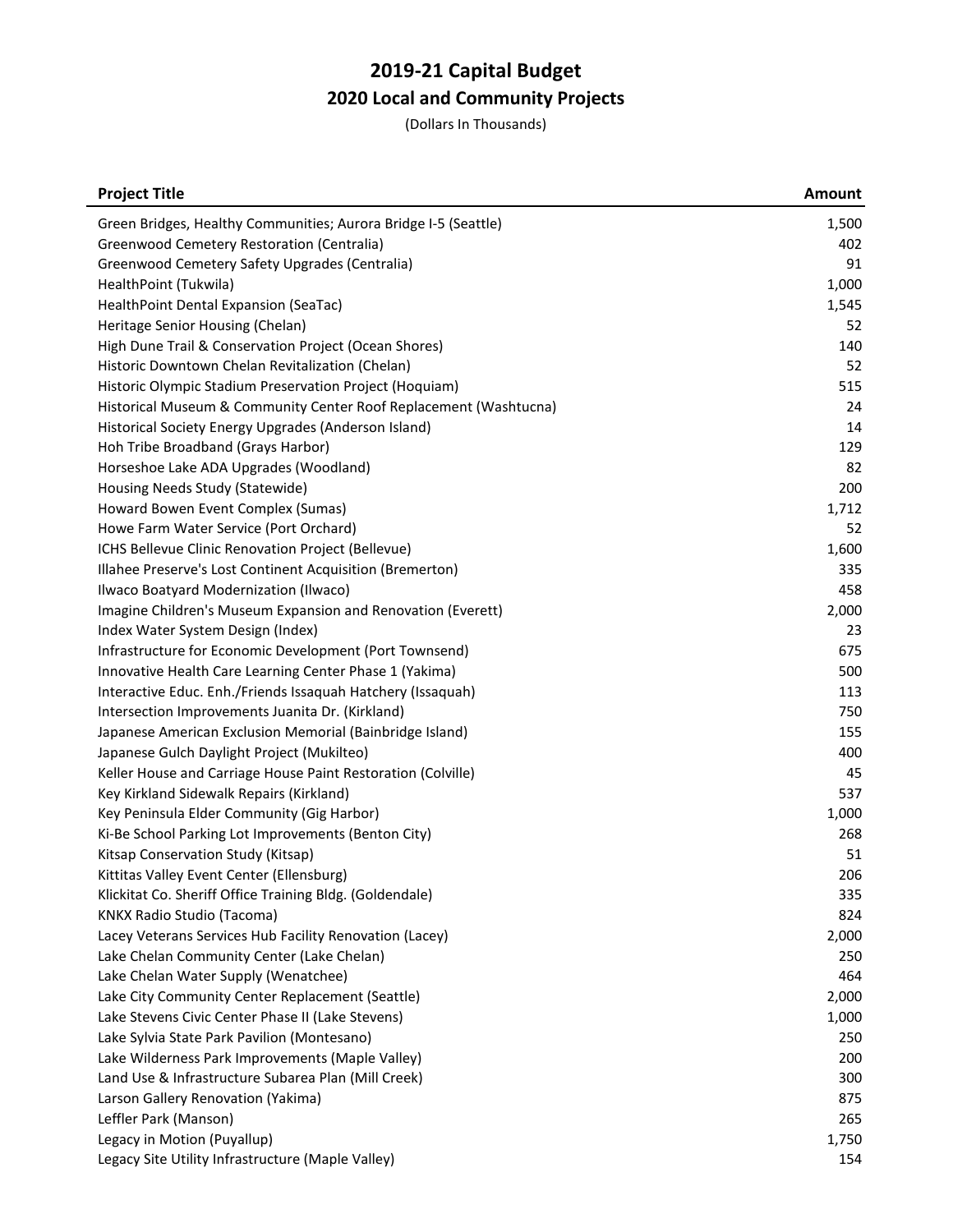| Lewis Co. CHS Pediatric Clinic (Centralia)<br>84<br>Little Badger Mountain Trailhead (Richland)<br>464<br>Little Mountain Road Pipeline and Booster Station (Mount Vernon)<br>1,300<br>Long Beach Police Department (Long Beach)<br>705<br>Lopez Island Swim Center (Lopez Island)<br>1,000<br>Lummi Hatchery Project (San Juan)<br>1,000<br>Mabton City Park (Mabton)<br>54<br>985<br>Main Street Redevelopment Project - Phase 2 (University Place)<br>Mariner Community Campus (Everett)<br>2,250<br>Mary's Place (Burien)<br>2,050<br>Marymount Museum/Spana-Park Senior Center (Spanaway)<br>1,000<br>McChord Airfield North Clear Zone (Lakewood)<br>500<br>800<br>McCormick Woods Sewer Lift #2 Improvements (Port Orchard)<br>Melanie Dressel Park (Tacoma)<br>500<br>Mercer Is/Aubrey Davis Park Trail Upgrade (Mercer Island)<br>500<br>49<br>Missing & Murdered Indigenous Women Memorial (Toppenish)<br>Monroe B&G Club ADA Improvements (Monroe)<br>464<br>Mountlake Terrace Main Street (Mountlake Terrace)<br>750<br>Mt. Adams Comm. Forest, Klickitat Canyon Rim Purchase (Glenwood)<br>400<br>Mt. Adams School District Athletic Fields (Harrah)<br>242<br>Mt. Peak Fire Lookout Tower (Enumclaw)<br>381<br>Mt. Spokane SP Ski Lift (Mead)<br>750<br>Mukilteo Promenade (Mukilteo)<br>500<br>Museum Storage Building (Steilacoom)<br>72<br>Naches Fire/Rescue, Yakima Co. #3 (Naches)<br>200<br>Naselle HS Music/Vocational Wing (Naselle)<br>258<br>Naselle Primary Care Clinic (Naselle)<br>216<br>237<br>Naselle SD Flooring (Naselle)<br>NCRA Maint. Bldg. Parking Lot, Event Space (Castle Rock)<br>283<br>NEW Health Programs, Colville Dental Clinic (Colville)<br>1,250<br>Newman Lake Flood Control Zone District (Newman Lake)<br>415<br>North Elliott Bay Public Dock; Marine Transit Terminal (Seattle)<br>1,000<br>Northshore Senior Center Rehabilitation Project (Bothell)<br>500<br>500<br>Northwest African American Museum (Seattle)<br>Northwest Native Canoe Center (Seattle)<br>986<br>NW School of Wooden Boatbuilding (Port Hadlock)<br>464<br>Oak Harbor Marina (Oak Harbor)<br>400<br>Oakville SD Kitchen Renovation (Oakville)<br>517<br>Oddfellows Ellensburg Bldg. Restoration (Ellensburg)<br>267<br>Opening Doors - Permanent Supportive Housing Facility (Bremerton)<br>750<br>Orting City Hall and Police Station (Orting)<br>600<br>Orting Ped Evac Crossing (Orting)<br>103<br>Othello Regional Water (Othello)<br>425<br>Outdoors for All (Seattle)<br>1,000<br>Pacific Co. Fairgrounds Roof (Menlo)<br>210<br>Packwood FEMA Floodplain Study (Packwood)<br>637<br>Pasco Farmers Market & Park (Pasco)<br>154 | <b>Project Title</b> | <b>Amount</b> |
|-------------------------------------------------------------------------------------------------------------------------------------------------------------------------------------------------------------------------------------------------------------------------------------------------------------------------------------------------------------------------------------------------------------------------------------------------------------------------------------------------------------------------------------------------------------------------------------------------------------------------------------------------------------------------------------------------------------------------------------------------------------------------------------------------------------------------------------------------------------------------------------------------------------------------------------------------------------------------------------------------------------------------------------------------------------------------------------------------------------------------------------------------------------------------------------------------------------------------------------------------------------------------------------------------------------------------------------------------------------------------------------------------------------------------------------------------------------------------------------------------------------------------------------------------------------------------------------------------------------------------------------------------------------------------------------------------------------------------------------------------------------------------------------------------------------------------------------------------------------------------------------------------------------------------------------------------------------------------------------------------------------------------------------------------------------------------------------------------------------------------------------------------------------------------------------------------------------------------------------------------------------------------------------------------------------------------------------------------------------------------------------------------------------------------------------------------------------------------------------------------------------------------------------------------------------------------------------------------------------------------------------------------------------------|----------------------|---------------|
|                                                                                                                                                                                                                                                                                                                                                                                                                                                                                                                                                                                                                                                                                                                                                                                                                                                                                                                                                                                                                                                                                                                                                                                                                                                                                                                                                                                                                                                                                                                                                                                                                                                                                                                                                                                                                                                                                                                                                                                                                                                                                                                                                                                                                                                                                                                                                                                                                                                                                                                                                                                                                                                                   |                      |               |
|                                                                                                                                                                                                                                                                                                                                                                                                                                                                                                                                                                                                                                                                                                                                                                                                                                                                                                                                                                                                                                                                                                                                                                                                                                                                                                                                                                                                                                                                                                                                                                                                                                                                                                                                                                                                                                                                                                                                                                                                                                                                                                                                                                                                                                                                                                                                                                                                                                                                                                                                                                                                                                                                   |                      |               |
|                                                                                                                                                                                                                                                                                                                                                                                                                                                                                                                                                                                                                                                                                                                                                                                                                                                                                                                                                                                                                                                                                                                                                                                                                                                                                                                                                                                                                                                                                                                                                                                                                                                                                                                                                                                                                                                                                                                                                                                                                                                                                                                                                                                                                                                                                                                                                                                                                                                                                                                                                                                                                                                                   |                      |               |
|                                                                                                                                                                                                                                                                                                                                                                                                                                                                                                                                                                                                                                                                                                                                                                                                                                                                                                                                                                                                                                                                                                                                                                                                                                                                                                                                                                                                                                                                                                                                                                                                                                                                                                                                                                                                                                                                                                                                                                                                                                                                                                                                                                                                                                                                                                                                                                                                                                                                                                                                                                                                                                                                   |                      |               |
|                                                                                                                                                                                                                                                                                                                                                                                                                                                                                                                                                                                                                                                                                                                                                                                                                                                                                                                                                                                                                                                                                                                                                                                                                                                                                                                                                                                                                                                                                                                                                                                                                                                                                                                                                                                                                                                                                                                                                                                                                                                                                                                                                                                                                                                                                                                                                                                                                                                                                                                                                                                                                                                                   |                      |               |
|                                                                                                                                                                                                                                                                                                                                                                                                                                                                                                                                                                                                                                                                                                                                                                                                                                                                                                                                                                                                                                                                                                                                                                                                                                                                                                                                                                                                                                                                                                                                                                                                                                                                                                                                                                                                                                                                                                                                                                                                                                                                                                                                                                                                                                                                                                                                                                                                                                                                                                                                                                                                                                                                   |                      |               |
|                                                                                                                                                                                                                                                                                                                                                                                                                                                                                                                                                                                                                                                                                                                                                                                                                                                                                                                                                                                                                                                                                                                                                                                                                                                                                                                                                                                                                                                                                                                                                                                                                                                                                                                                                                                                                                                                                                                                                                                                                                                                                                                                                                                                                                                                                                                                                                                                                                                                                                                                                                                                                                                                   |                      |               |
|                                                                                                                                                                                                                                                                                                                                                                                                                                                                                                                                                                                                                                                                                                                                                                                                                                                                                                                                                                                                                                                                                                                                                                                                                                                                                                                                                                                                                                                                                                                                                                                                                                                                                                                                                                                                                                                                                                                                                                                                                                                                                                                                                                                                                                                                                                                                                                                                                                                                                                                                                                                                                                                                   |                      |               |
|                                                                                                                                                                                                                                                                                                                                                                                                                                                                                                                                                                                                                                                                                                                                                                                                                                                                                                                                                                                                                                                                                                                                                                                                                                                                                                                                                                                                                                                                                                                                                                                                                                                                                                                                                                                                                                                                                                                                                                                                                                                                                                                                                                                                                                                                                                                                                                                                                                                                                                                                                                                                                                                                   |                      |               |
|                                                                                                                                                                                                                                                                                                                                                                                                                                                                                                                                                                                                                                                                                                                                                                                                                                                                                                                                                                                                                                                                                                                                                                                                                                                                                                                                                                                                                                                                                                                                                                                                                                                                                                                                                                                                                                                                                                                                                                                                                                                                                                                                                                                                                                                                                                                                                                                                                                                                                                                                                                                                                                                                   |                      |               |
|                                                                                                                                                                                                                                                                                                                                                                                                                                                                                                                                                                                                                                                                                                                                                                                                                                                                                                                                                                                                                                                                                                                                                                                                                                                                                                                                                                                                                                                                                                                                                                                                                                                                                                                                                                                                                                                                                                                                                                                                                                                                                                                                                                                                                                                                                                                                                                                                                                                                                                                                                                                                                                                                   |                      |               |
|                                                                                                                                                                                                                                                                                                                                                                                                                                                                                                                                                                                                                                                                                                                                                                                                                                                                                                                                                                                                                                                                                                                                                                                                                                                                                                                                                                                                                                                                                                                                                                                                                                                                                                                                                                                                                                                                                                                                                                                                                                                                                                                                                                                                                                                                                                                                                                                                                                                                                                                                                                                                                                                                   |                      |               |
|                                                                                                                                                                                                                                                                                                                                                                                                                                                                                                                                                                                                                                                                                                                                                                                                                                                                                                                                                                                                                                                                                                                                                                                                                                                                                                                                                                                                                                                                                                                                                                                                                                                                                                                                                                                                                                                                                                                                                                                                                                                                                                                                                                                                                                                                                                                                                                                                                                                                                                                                                                                                                                                                   |                      |               |
|                                                                                                                                                                                                                                                                                                                                                                                                                                                                                                                                                                                                                                                                                                                                                                                                                                                                                                                                                                                                                                                                                                                                                                                                                                                                                                                                                                                                                                                                                                                                                                                                                                                                                                                                                                                                                                                                                                                                                                                                                                                                                                                                                                                                                                                                                                                                                                                                                                                                                                                                                                                                                                                                   |                      |               |
|                                                                                                                                                                                                                                                                                                                                                                                                                                                                                                                                                                                                                                                                                                                                                                                                                                                                                                                                                                                                                                                                                                                                                                                                                                                                                                                                                                                                                                                                                                                                                                                                                                                                                                                                                                                                                                                                                                                                                                                                                                                                                                                                                                                                                                                                                                                                                                                                                                                                                                                                                                                                                                                                   |                      |               |
|                                                                                                                                                                                                                                                                                                                                                                                                                                                                                                                                                                                                                                                                                                                                                                                                                                                                                                                                                                                                                                                                                                                                                                                                                                                                                                                                                                                                                                                                                                                                                                                                                                                                                                                                                                                                                                                                                                                                                                                                                                                                                                                                                                                                                                                                                                                                                                                                                                                                                                                                                                                                                                                                   |                      |               |
|                                                                                                                                                                                                                                                                                                                                                                                                                                                                                                                                                                                                                                                                                                                                                                                                                                                                                                                                                                                                                                                                                                                                                                                                                                                                                                                                                                                                                                                                                                                                                                                                                                                                                                                                                                                                                                                                                                                                                                                                                                                                                                                                                                                                                                                                                                                                                                                                                                                                                                                                                                                                                                                                   |                      |               |
|                                                                                                                                                                                                                                                                                                                                                                                                                                                                                                                                                                                                                                                                                                                                                                                                                                                                                                                                                                                                                                                                                                                                                                                                                                                                                                                                                                                                                                                                                                                                                                                                                                                                                                                                                                                                                                                                                                                                                                                                                                                                                                                                                                                                                                                                                                                                                                                                                                                                                                                                                                                                                                                                   |                      |               |
|                                                                                                                                                                                                                                                                                                                                                                                                                                                                                                                                                                                                                                                                                                                                                                                                                                                                                                                                                                                                                                                                                                                                                                                                                                                                                                                                                                                                                                                                                                                                                                                                                                                                                                                                                                                                                                                                                                                                                                                                                                                                                                                                                                                                                                                                                                                                                                                                                                                                                                                                                                                                                                                                   |                      |               |
|                                                                                                                                                                                                                                                                                                                                                                                                                                                                                                                                                                                                                                                                                                                                                                                                                                                                                                                                                                                                                                                                                                                                                                                                                                                                                                                                                                                                                                                                                                                                                                                                                                                                                                                                                                                                                                                                                                                                                                                                                                                                                                                                                                                                                                                                                                                                                                                                                                                                                                                                                                                                                                                                   |                      |               |
|                                                                                                                                                                                                                                                                                                                                                                                                                                                                                                                                                                                                                                                                                                                                                                                                                                                                                                                                                                                                                                                                                                                                                                                                                                                                                                                                                                                                                                                                                                                                                                                                                                                                                                                                                                                                                                                                                                                                                                                                                                                                                                                                                                                                                                                                                                                                                                                                                                                                                                                                                                                                                                                                   |                      |               |
|                                                                                                                                                                                                                                                                                                                                                                                                                                                                                                                                                                                                                                                                                                                                                                                                                                                                                                                                                                                                                                                                                                                                                                                                                                                                                                                                                                                                                                                                                                                                                                                                                                                                                                                                                                                                                                                                                                                                                                                                                                                                                                                                                                                                                                                                                                                                                                                                                                                                                                                                                                                                                                                                   |                      |               |
|                                                                                                                                                                                                                                                                                                                                                                                                                                                                                                                                                                                                                                                                                                                                                                                                                                                                                                                                                                                                                                                                                                                                                                                                                                                                                                                                                                                                                                                                                                                                                                                                                                                                                                                                                                                                                                                                                                                                                                                                                                                                                                                                                                                                                                                                                                                                                                                                                                                                                                                                                                                                                                                                   |                      |               |
|                                                                                                                                                                                                                                                                                                                                                                                                                                                                                                                                                                                                                                                                                                                                                                                                                                                                                                                                                                                                                                                                                                                                                                                                                                                                                                                                                                                                                                                                                                                                                                                                                                                                                                                                                                                                                                                                                                                                                                                                                                                                                                                                                                                                                                                                                                                                                                                                                                                                                                                                                                                                                                                                   |                      |               |
|                                                                                                                                                                                                                                                                                                                                                                                                                                                                                                                                                                                                                                                                                                                                                                                                                                                                                                                                                                                                                                                                                                                                                                                                                                                                                                                                                                                                                                                                                                                                                                                                                                                                                                                                                                                                                                                                                                                                                                                                                                                                                                                                                                                                                                                                                                                                                                                                                                                                                                                                                                                                                                                                   |                      |               |
|                                                                                                                                                                                                                                                                                                                                                                                                                                                                                                                                                                                                                                                                                                                                                                                                                                                                                                                                                                                                                                                                                                                                                                                                                                                                                                                                                                                                                                                                                                                                                                                                                                                                                                                                                                                                                                                                                                                                                                                                                                                                                                                                                                                                                                                                                                                                                                                                                                                                                                                                                                                                                                                                   |                      |               |
|                                                                                                                                                                                                                                                                                                                                                                                                                                                                                                                                                                                                                                                                                                                                                                                                                                                                                                                                                                                                                                                                                                                                                                                                                                                                                                                                                                                                                                                                                                                                                                                                                                                                                                                                                                                                                                                                                                                                                                                                                                                                                                                                                                                                                                                                                                                                                                                                                                                                                                                                                                                                                                                                   |                      |               |
|                                                                                                                                                                                                                                                                                                                                                                                                                                                                                                                                                                                                                                                                                                                                                                                                                                                                                                                                                                                                                                                                                                                                                                                                                                                                                                                                                                                                                                                                                                                                                                                                                                                                                                                                                                                                                                                                                                                                                                                                                                                                                                                                                                                                                                                                                                                                                                                                                                                                                                                                                                                                                                                                   |                      |               |
|                                                                                                                                                                                                                                                                                                                                                                                                                                                                                                                                                                                                                                                                                                                                                                                                                                                                                                                                                                                                                                                                                                                                                                                                                                                                                                                                                                                                                                                                                                                                                                                                                                                                                                                                                                                                                                                                                                                                                                                                                                                                                                                                                                                                                                                                                                                                                                                                                                                                                                                                                                                                                                                                   |                      |               |
|                                                                                                                                                                                                                                                                                                                                                                                                                                                                                                                                                                                                                                                                                                                                                                                                                                                                                                                                                                                                                                                                                                                                                                                                                                                                                                                                                                                                                                                                                                                                                                                                                                                                                                                                                                                                                                                                                                                                                                                                                                                                                                                                                                                                                                                                                                                                                                                                                                                                                                                                                                                                                                                                   |                      |               |
|                                                                                                                                                                                                                                                                                                                                                                                                                                                                                                                                                                                                                                                                                                                                                                                                                                                                                                                                                                                                                                                                                                                                                                                                                                                                                                                                                                                                                                                                                                                                                                                                                                                                                                                                                                                                                                                                                                                                                                                                                                                                                                                                                                                                                                                                                                                                                                                                                                                                                                                                                                                                                                                                   |                      |               |
|                                                                                                                                                                                                                                                                                                                                                                                                                                                                                                                                                                                                                                                                                                                                                                                                                                                                                                                                                                                                                                                                                                                                                                                                                                                                                                                                                                                                                                                                                                                                                                                                                                                                                                                                                                                                                                                                                                                                                                                                                                                                                                                                                                                                                                                                                                                                                                                                                                                                                                                                                                                                                                                                   |                      |               |
|                                                                                                                                                                                                                                                                                                                                                                                                                                                                                                                                                                                                                                                                                                                                                                                                                                                                                                                                                                                                                                                                                                                                                                                                                                                                                                                                                                                                                                                                                                                                                                                                                                                                                                                                                                                                                                                                                                                                                                                                                                                                                                                                                                                                                                                                                                                                                                                                                                                                                                                                                                                                                                                                   |                      |               |
|                                                                                                                                                                                                                                                                                                                                                                                                                                                                                                                                                                                                                                                                                                                                                                                                                                                                                                                                                                                                                                                                                                                                                                                                                                                                                                                                                                                                                                                                                                                                                                                                                                                                                                                                                                                                                                                                                                                                                                                                                                                                                                                                                                                                                                                                                                                                                                                                                                                                                                                                                                                                                                                                   |                      |               |
|                                                                                                                                                                                                                                                                                                                                                                                                                                                                                                                                                                                                                                                                                                                                                                                                                                                                                                                                                                                                                                                                                                                                                                                                                                                                                                                                                                                                                                                                                                                                                                                                                                                                                                                                                                                                                                                                                                                                                                                                                                                                                                                                                                                                                                                                                                                                                                                                                                                                                                                                                                                                                                                                   |                      |               |
|                                                                                                                                                                                                                                                                                                                                                                                                                                                                                                                                                                                                                                                                                                                                                                                                                                                                                                                                                                                                                                                                                                                                                                                                                                                                                                                                                                                                                                                                                                                                                                                                                                                                                                                                                                                                                                                                                                                                                                                                                                                                                                                                                                                                                                                                                                                                                                                                                                                                                                                                                                                                                                                                   |                      |               |
|                                                                                                                                                                                                                                                                                                                                                                                                                                                                                                                                                                                                                                                                                                                                                                                                                                                                                                                                                                                                                                                                                                                                                                                                                                                                                                                                                                                                                                                                                                                                                                                                                                                                                                                                                                                                                                                                                                                                                                                                                                                                                                                                                                                                                                                                                                                                                                                                                                                                                                                                                                                                                                                                   |                      |               |
|                                                                                                                                                                                                                                                                                                                                                                                                                                                                                                                                                                                                                                                                                                                                                                                                                                                                                                                                                                                                                                                                                                                                                                                                                                                                                                                                                                                                                                                                                                                                                                                                                                                                                                                                                                                                                                                                                                                                                                                                                                                                                                                                                                                                                                                                                                                                                                                                                                                                                                                                                                                                                                                                   |                      |               |
|                                                                                                                                                                                                                                                                                                                                                                                                                                                                                                                                                                                                                                                                                                                                                                                                                                                                                                                                                                                                                                                                                                                                                                                                                                                                                                                                                                                                                                                                                                                                                                                                                                                                                                                                                                                                                                                                                                                                                                                                                                                                                                                                                                                                                                                                                                                                                                                                                                                                                                                                                                                                                                                                   |                      |               |
|                                                                                                                                                                                                                                                                                                                                                                                                                                                                                                                                                                                                                                                                                                                                                                                                                                                                                                                                                                                                                                                                                                                                                                                                                                                                                                                                                                                                                                                                                                                                                                                                                                                                                                                                                                                                                                                                                                                                                                                                                                                                                                                                                                                                                                                                                                                                                                                                                                                                                                                                                                                                                                                                   |                      |               |
|                                                                                                                                                                                                                                                                                                                                                                                                                                                                                                                                                                                                                                                                                                                                                                                                                                                                                                                                                                                                                                                                                                                                                                                                                                                                                                                                                                                                                                                                                                                                                                                                                                                                                                                                                                                                                                                                                                                                                                                                                                                                                                                                                                                                                                                                                                                                                                                                                                                                                                                                                                                                                                                                   |                      |               |
|                                                                                                                                                                                                                                                                                                                                                                                                                                                                                                                                                                                                                                                                                                                                                                                                                                                                                                                                                                                                                                                                                                                                                                                                                                                                                                                                                                                                                                                                                                                                                                                                                                                                                                                                                                                                                                                                                                                                                                                                                                                                                                                                                                                                                                                                                                                                                                                                                                                                                                                                                                                                                                                                   |                      |               |
|                                                                                                                                                                                                                                                                                                                                                                                                                                                                                                                                                                                                                                                                                                                                                                                                                                                                                                                                                                                                                                                                                                                                                                                                                                                                                                                                                                                                                                                                                                                                                                                                                                                                                                                                                                                                                                                                                                                                                                                                                                                                                                                                                                                                                                                                                                                                                                                                                                                                                                                                                                                                                                                                   |                      |               |
|                                                                                                                                                                                                                                                                                                                                                                                                                                                                                                                                                                                                                                                                                                                                                                                                                                                                                                                                                                                                                                                                                                                                                                                                                                                                                                                                                                                                                                                                                                                                                                                                                                                                                                                                                                                                                                                                                                                                                                                                                                                                                                                                                                                                                                                                                                                                                                                                                                                                                                                                                                                                                                                                   |                      |               |
|                                                                                                                                                                                                                                                                                                                                                                                                                                                                                                                                                                                                                                                                                                                                                                                                                                                                                                                                                                                                                                                                                                                                                                                                                                                                                                                                                                                                                                                                                                                                                                                                                                                                                                                                                                                                                                                                                                                                                                                                                                                                                                                                                                                                                                                                                                                                                                                                                                                                                                                                                                                                                                                                   |                      |               |
|                                                                                                                                                                                                                                                                                                                                                                                                                                                                                                                                                                                                                                                                                                                                                                                                                                                                                                                                                                                                                                                                                                                                                                                                                                                                                                                                                                                                                                                                                                                                                                                                                                                                                                                                                                                                                                                                                                                                                                                                                                                                                                                                                                                                                                                                                                                                                                                                                                                                                                                                                                                                                                                                   |                      |               |
|                                                                                                                                                                                                                                                                                                                                                                                                                                                                                                                                                                                                                                                                                                                                                                                                                                                                                                                                                                                                                                                                                                                                                                                                                                                                                                                                                                                                                                                                                                                                                                                                                                                                                                                                                                                                                                                                                                                                                                                                                                                                                                                                                                                                                                                                                                                                                                                                                                                                                                                                                                                                                                                                   |                      |               |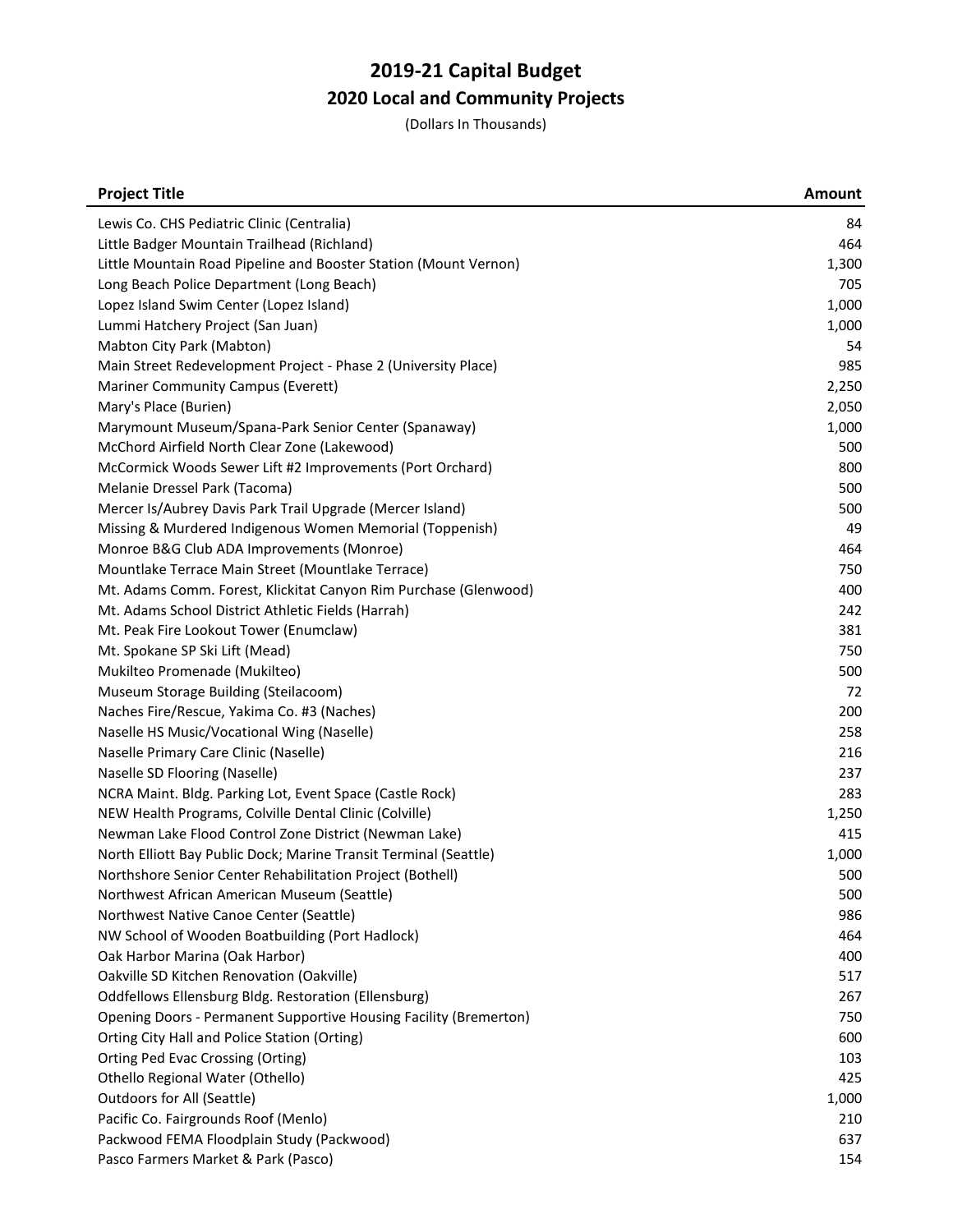| <b>Project Title</b>                                              | <b>Amount</b> |
|-------------------------------------------------------------------|---------------|
| Pendergast Regional Park Phase II (Bremerton)                     | 50            |
| Peninsula Community Health Service Dental Mobile (Bremerton)      | 340           |
| PenMet - Cushman Trail Enhancements (Gig Harbor)                  | 52            |
| PenMet Community Rec Center (Gig Harbor)                          | 173           |
| Pet Overpopulation Prevention Vet Clinic Building (West Richland) | 300           |
| Pine Garden Apartment Roof (Shelton)                              | 46            |
| Pioneer Park Fountain (Walla Walla)                               | 9             |
| Pomeroy Booster Pumping Station (Pomeroy)                         | 96            |
| Port of Everett (Everett)                                         | 300           |
| Port of Ilwaco Boatyard Modernization (Ilwaco)                    | 545           |
| Port of Willapa Harbor Dredging Support Boat (Tokeland)           | 180           |
| Poulsbo Historical Society (Poulsbo)                              | 400           |
| Prairie View Schoolhouse Community Center (Waverly)               | 57            |
| Protect Sewer Plant from Erosion (Ocean Shores)                   | 155           |
| Puyallup Culvert Replacement (Puyallup)                           | 515           |
| Puyallup Street Frontage Improvement (Puyallup)                   | 258           |
| Puyallup VFW Kitchen Renovation (Puyallup)                        | 52            |
| Quincy Hospital (Quincy)                                          | 300           |
| Quincy Square on 4th (Bremerton)                                  | 206           |
| Recreation Park Renovation (Chehalis)                             | 258           |
| Redmond Pool (Redmond)                                            | 1,000         |
| Renton Trail Connector (Renton)                                   | 500           |
| Richmond Highland Recreation Center Repairs (Shoreline)           | 500           |
| Rise Together White Center Project (King County)                  | 1,000         |
| Ritzville Business & Entrepreneurship Center (Ritzville)          | 350           |
| Rosalia Sewer Improvements (Rosalia)                              | 500           |
| Roslyn Downtown Assoc. (Roslyn)                                   | 480           |
| Royal Park & Rec Ctr. (Royal City)                                | 250           |
| Sargent Oyster House Maritime Museum (Allyn)                      | 218           |
| Schmid Ballfields Ph3 (Washougal)                                 | 584           |
| Scott Hill Park & Sports Complex (Woodland)                       | 500           |
| Sea Mar Community Health Centers Tumwater Dental (Olympia)        | 170           |
| Seaport Landing (Aberdeen)                                        | 349           |
| Seattle Aquarium (Seattle)                                        | 1,000         |
| Seattle Goodwill (Seattle)                                        | 2,000         |
| Sewage Lagoon Decommissioning (Concrete)                          | 255           |
| Shelton Civic Center Parking Lot (Shelton)                        | 283           |
| Shoreline Maintenance Facility - Brightwater Site (Shoreline)     | 500           |
| Skabob House Cultural Center (Shelton)                            | 350           |
| Skagit County Sheriff Radios (Skagit)                             | 1,000         |
| Skamania Courthouse Plaza (Stevenson)                             | 150           |
| Snohomish Carnegie Project (Snohomish)                            | 500           |
| Snohomish County Sheriff's Office South Precinct (Snohomish)      | 1,000         |
| Snohomish Fire District #26 Communications Project (Gold Bar)     | 27            |
| Snoqualmie Early Learning Center (Snoqualmie)                     | 500           |
| Snoqualmie Valley Youth Activities Center (North Bend)            | 412           |
| South Fork Snoqualmie Levee Setback Project (North Bend)          | 250           |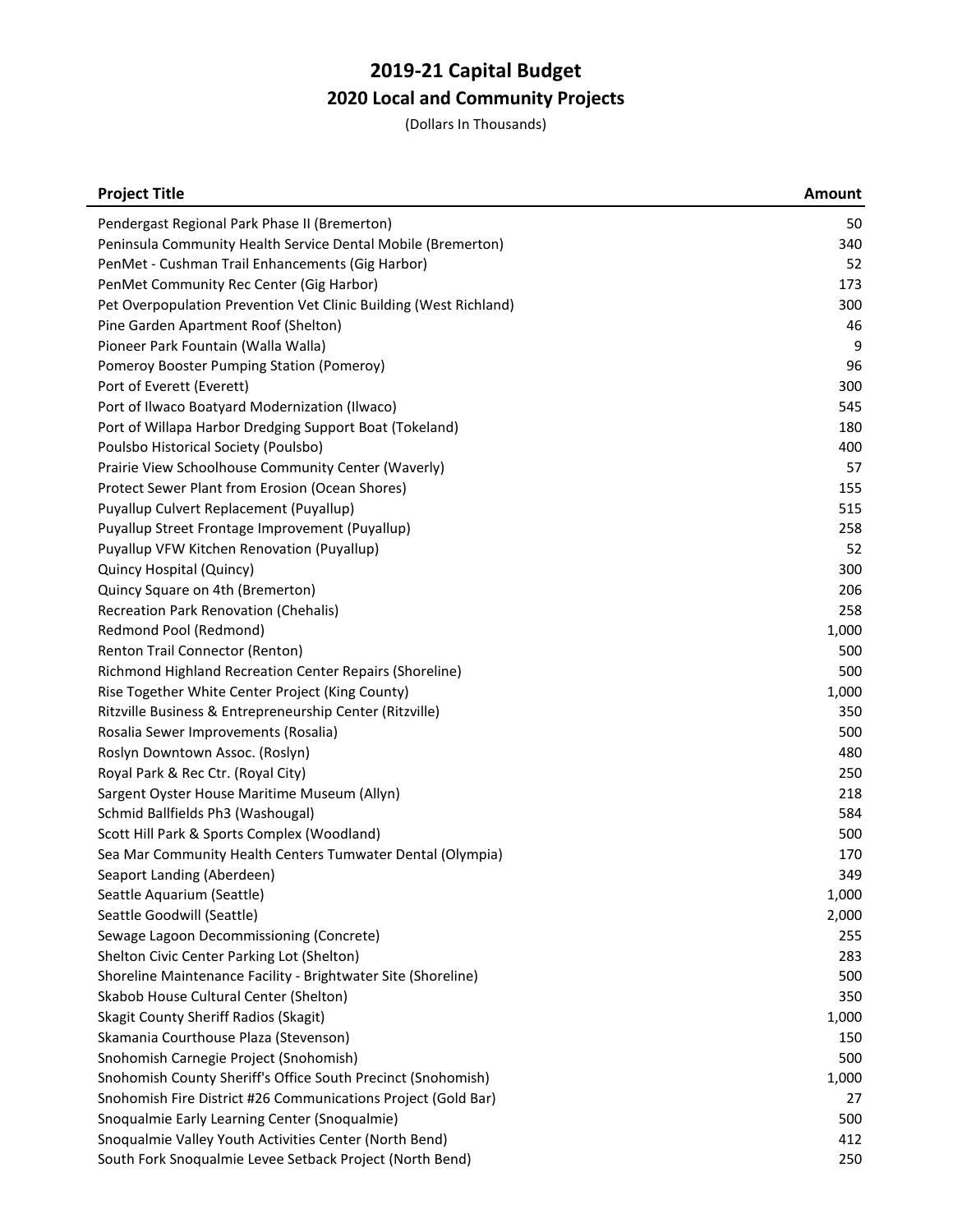| <b>Project Title</b>                                             | <b>Amount</b> |
|------------------------------------------------------------------|---------------|
| SOZO Sports Indoor Arena (Yakima)                                | 600           |
| Spokane Sportsplex (Sjpokane)                                    | 1,000         |
| Springbrook Park Expansion & Clover Creek Restoration (Lakewood) | 773           |
| SR 503 Ped/Bike Ph1&2 (Woodland)                                 | 235           |
| SR 530 "Oso" Slide Memorial (Arlington)                          | 300           |
| Stan and Joan Cross Park (Tacoma)                                | 500           |
| Starfire Sports STEM (Tukwila)                                   | 250           |
| Step by Step (Puyallup)                                          | 500           |
| Stevens Co. Disaster Response Communications (Colville)          | 500           |
| Sultan Water Treatment Plant Design (Sultan)                     | 246           |
| Sumas History Themed Playground and Water Park (Sumas)           | 288           |
| Sunnyside Airport Hangar Maintenance Facility (Sunnyside)        | 500           |
| Sunnyside Yakima Valley-TEC Welding Program (Yakima)             | 26            |
| Sunset Multi-Service & Career Development Center (Renton)        | 1,000         |
| SW WA Dance Center (Chehalis)                                    | 62            |
| SW WA Fairgrounds (Chehalis)                                     | 103           |
| SW Washington Regional Agriculture & Innovation Park (Tenino)    | 1,500         |
| Swede Hall Renovation (Rochester)                                | 196           |
| Tacoma Beacon Center Renovation (Tacoma)                         | 1,000         |
| Tacoma Community House (Tacoma)                                  | 413           |
| Tam O'Shanter Park Circulation & Parking Phase 2 (Kelso)         | 1,030         |
| Tehaleh Slopes Bike Trail (Bonney Lake)                          | 309           |
| <b>Telford Helipad (Creston)</b>                                 | 52            |
| Tenino City Hall Renovation (Tenino)                             | 515           |
| Terminal 1 Waterfront Development (Vancouver)                    | 4,700         |
| The AMP: Aids Memorial Pathway (Seattle)                         | 600           |
| The Morck Hotel (Aberdeen)                                       | 500           |
| Toledo Sewer & Water (Toledo)                                    | 469           |
| Tonasket Senior Citizen Ctr. (Tonasket)                          | 33            |
| Town Center to Burke Gilman Trail Connector (Lake Forest Park)   | 500           |
| Tukwila Village Food Hall (Tukwila)                              | 400           |
| Twin Springs Park (Kenmore)                                      | 155           |
| Twisp Civic Building & EOC (Twisp)                               | 1,288         |
| United Way of Pierce County HVAC (Tacoma)                        | 206           |
| University Place Arts (University Place)                         | 34            |
| Vertical Evacuation (Ocean Shores)                               | 500           |
| Veterans Memorial Museum (Chehalis)                              | 123           |
| Veterans Supportive Housing (Yakima)                             | 2,500         |
| VOA Lynnwood Center (Lynnwood)                                   | 1,000         |
| Volunteer Park Amphitheater (Seattle)                            | 500           |
| WA Poison Control IT (Seattle)                                   | 151           |
| Waitsburg Taggart Road Waterline (Waitsburg)                     | 456           |
| Wallula Dodd Water System Improvement (Walla Walla)              | 1,000         |
| Wapato Creek Restoration (Fife)                                  | 258           |
| Warren Ave. Playfield (Bremerton)                                | 206           |
| Washington Park Boat Launch Storm Damage (Anacortes)             | 200           |
| Wesley Homes (Des Moines)                                        | 2,000         |
|                                                                  |               |